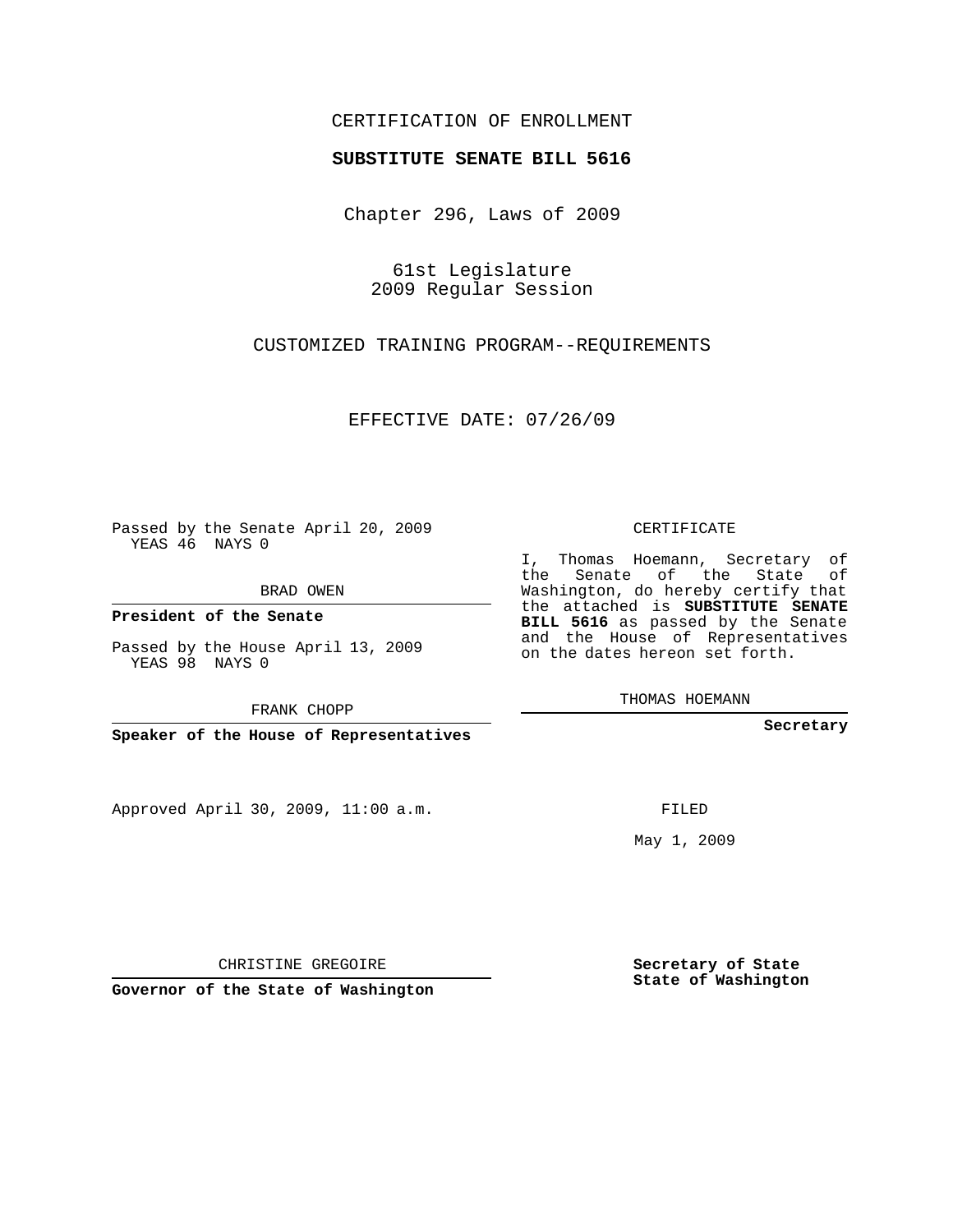## **SUBSTITUTE SENATE BILL 5616** \_\_\_\_\_\_\_\_\_\_\_\_\_\_\_\_\_\_\_\_\_\_\_\_\_\_\_\_\_\_\_\_\_\_\_\_\_\_\_\_\_\_\_\_\_

\_\_\_\_\_\_\_\_\_\_\_\_\_\_\_\_\_\_\_\_\_\_\_\_\_\_\_\_\_\_\_\_\_\_\_\_\_\_\_\_\_\_\_\_\_

AS AMENDED BY THE HOUSE

Passed Legislature - 2009 Regular Session

**State of Washington 61st Legislature 2009 Regular Session By** Senate Economic Development, Trade & Innovation (originally sponsored by Senators Shin, Kastama, and Kilmer)

READ FIRST TIME 01/30/09.

 AN ACT Relating to connecting business expansion and recruitment to customized training; and amending RCW 28B.67.020, 28B.67.030, and 82.04.449.

BE IT ENACTED BY THE LEGISLATURE OF THE STATE OF WASHINGTON:

 **Sec. 1.** RCW 28B.67.020 and 2006 c 112 s 3 are each amended to read as follows:

 (1) The Washington customized employment training program is hereby created to provide training assistance to employers locating or expanding in the state.

 (2)(a) Application to receive funding under this program shall be made to the board in a form and manner as specified by the board. Successful applicants shall receive a training allowance from the board to cover the costs of training at a qualified training institution. Employers may not receive an allowance for training costs which exceed the maximum annual training cost per employee, as established by the board, and are not eligible to receive an allowance or allowances of over five hundred thousand dollars per calendar year.

 (b) Allowances shall be granted for applicants who meet the following criteria: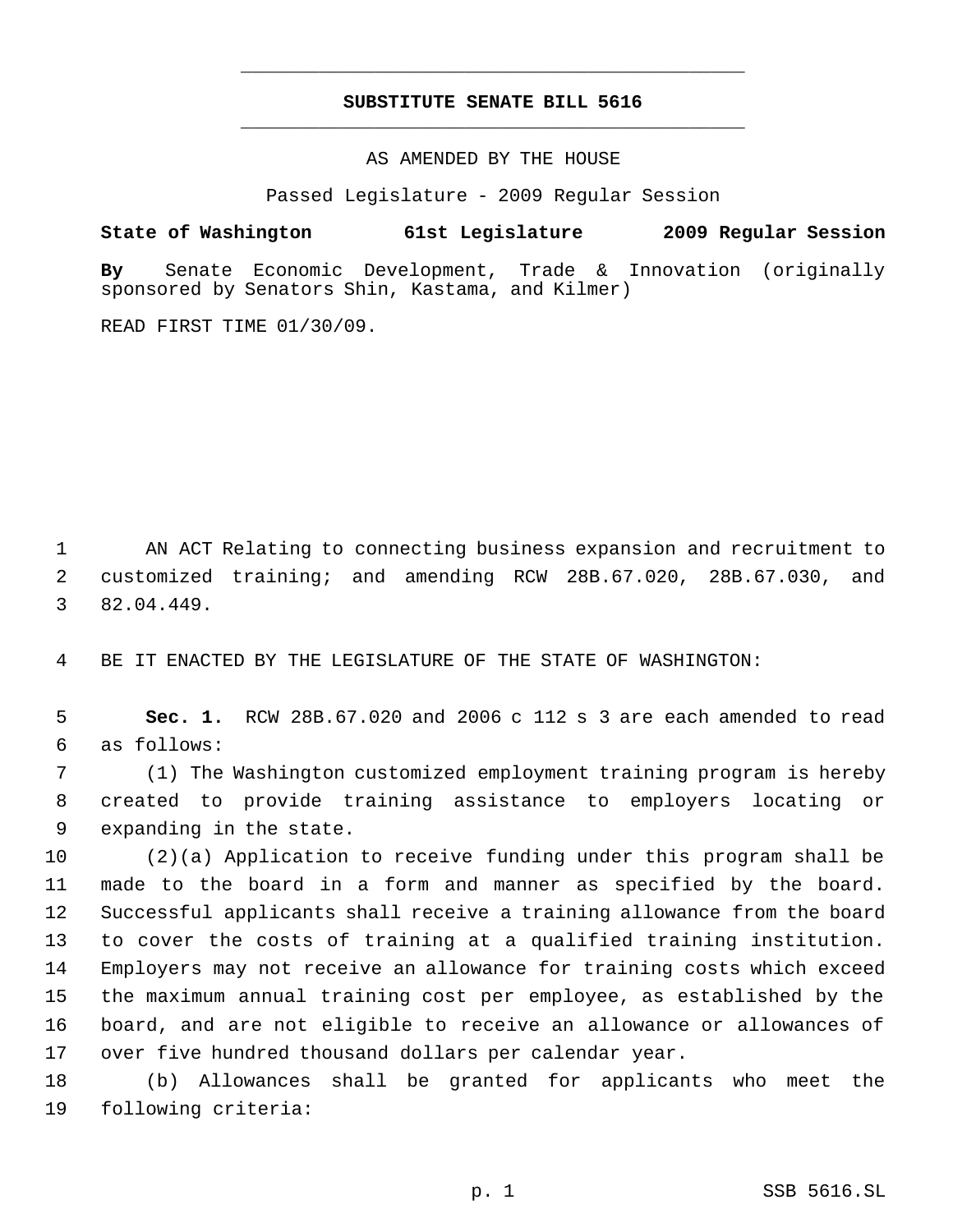(i) The employer must have entered into an agreement with a qualified training institution to engage in customized training and the employer must agree to: (A) Upon completion of the training, make a payment to the employment training finance account created in RCW 28B.67.030 in an amount equal to one-quarter of the amount of the training allowance; and (B) over the subsequent eighteen months, make monthly or quarterly payments, as specified in the agreement, to the employment training finance account created in RCW 28B.67.030 in an amount equal to three-quarters of the amount of the training allowance. During calendar years 2009 and 2010, participants may delay payments 11 due under this section for up to eighteen months. The payments into the employment training finance account provided for in this section do not constitute payment to the institution.

14 (ii) ((The employer must ensure that the number of employees an 15 employer-has-in-the-state-during-the-calendar-year-following-the 16 completion of the training program will equal the number of employees 17 the employer had in the state in the calendar year preceding the start 18 of-the-training-program-plus-seventy-five-percent-of-the-number-of 19 trainees.)) When hiring, the employer must make good faith efforts, as 20 determined by the board, to hire from trainees in the participant's training program. The agreement with the qualified training institution provided for in (b)(i) of this subsection shall specify terms for reimbursement or additional payment to the employment 24 training finance account by the employer if the ((employment criterion 25 of this subsection is not met)) participant does not, when hiring, make good faith efforts to hire from trainees in the participant's training program.

28 (iii) The training ((grant)) allowance may not be used to train workers who have been hired as a result of a strike or lockout.

 (c) Preference shall be given to employers with fewer than fifty employees.

32 (d) Preference shall be given to training that leads to 33 transferable skills that are interchangeable among different jobs, employers, or workplaces.

 (3) Qualified training institutions may enter into agreements with four-year institutions of higher education, as defined in RCW 28B.10.016, in accordance with the interlocal cooperation act, chapter 39.34 RCW.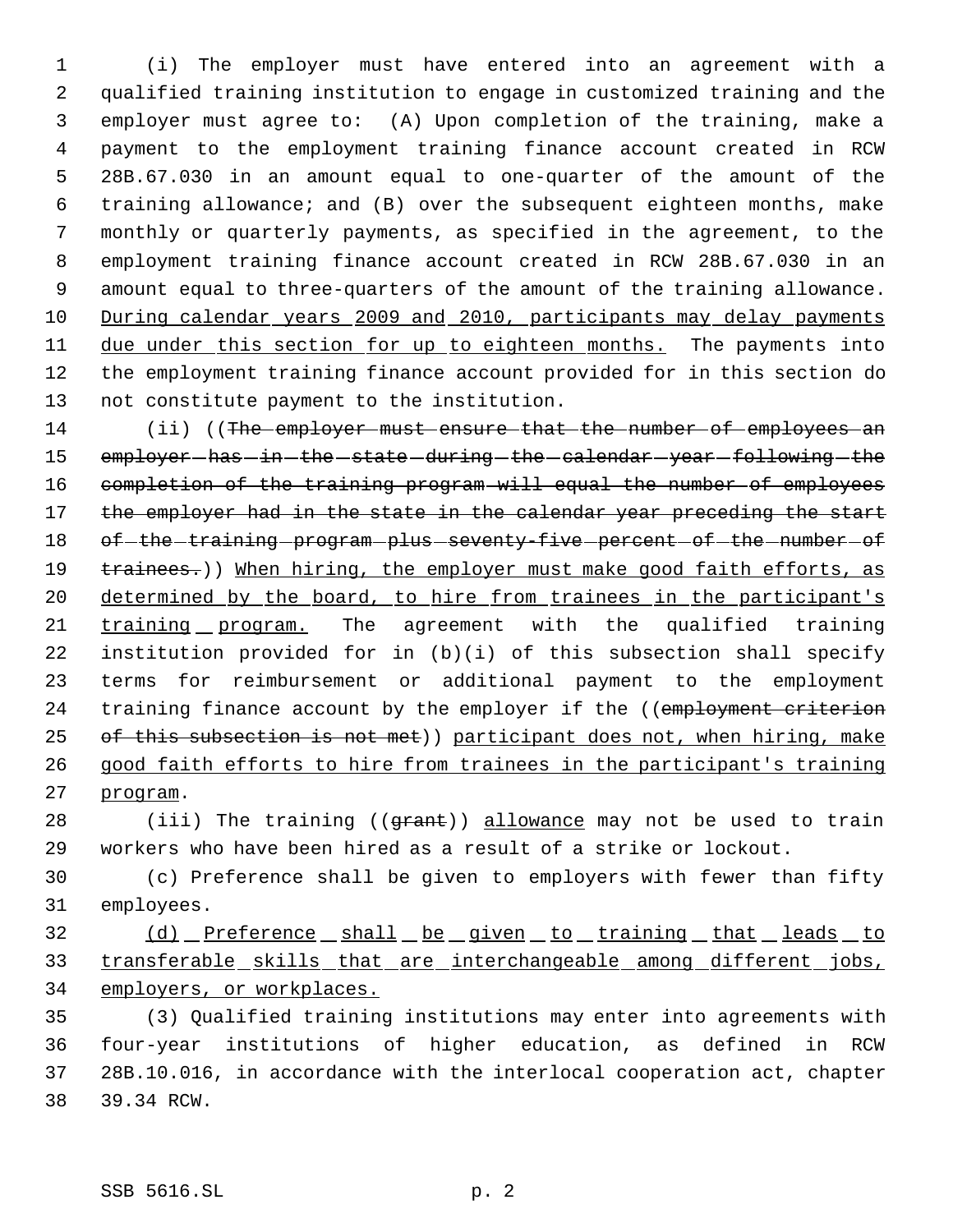(4) The board and qualified training institutions may solicit and receive gifts, grants, funds, fees, and endowments, in trust or otherwise, from tribal, local, federal, or other governmental entities, as well as private sources, for the purpose of providing training allowances under chapter 112, Laws of 2006. All revenue thus solicited and received shall be deposited into the employment training finance account created in RCW 28B.67.030.

 (5) Qualified training institutions must make good faith efforts to 9 develop training programs using trainers preferred by participants.

 (6) For employers who (a) have requested training under the job skills program created under chapter 28C.04 RCW but are not able to 12 participate in the job skills program because the funds have all been 13 committed, and (b) desire to become participants in the Washington customized employment training program, the board shall ensure a seamless process toward participation.

(7) The board may adopt rules to implement this section.

 **Sec. 2.** RCW 28B.67.030 and 2006 c 112 s 8 are each amended to read as follows:

 (1) All payments received from a participant in the Washington customized employment training program created in RCW 28B.67.020 shall be deposited into the employment training finance account, which is hereby created in the custody of the state treasurer. Only the state board for community and technical colleges may authorize expenditures from the account and no appropriation is required for expenditures. The money in the account must be used solely for training allowances under the Washington customized employment training program created in 27 RCW 28B.67.020 and for providing up to seventy-five thousand dollars per year for training, marketing, and facilitation services to increase 29 the use of the program. The deposit of payments under this section from a participant shall cease when the board specifies that the participant has met the monetary obligations of the program.

 (2) All revenue solicited and received under the provisions of RCW 28B.67.020(4) shall be deposited into the employment training finance account to provide training allowances.

(3) The definitions in RCW 28B.67.010 apply to this section.